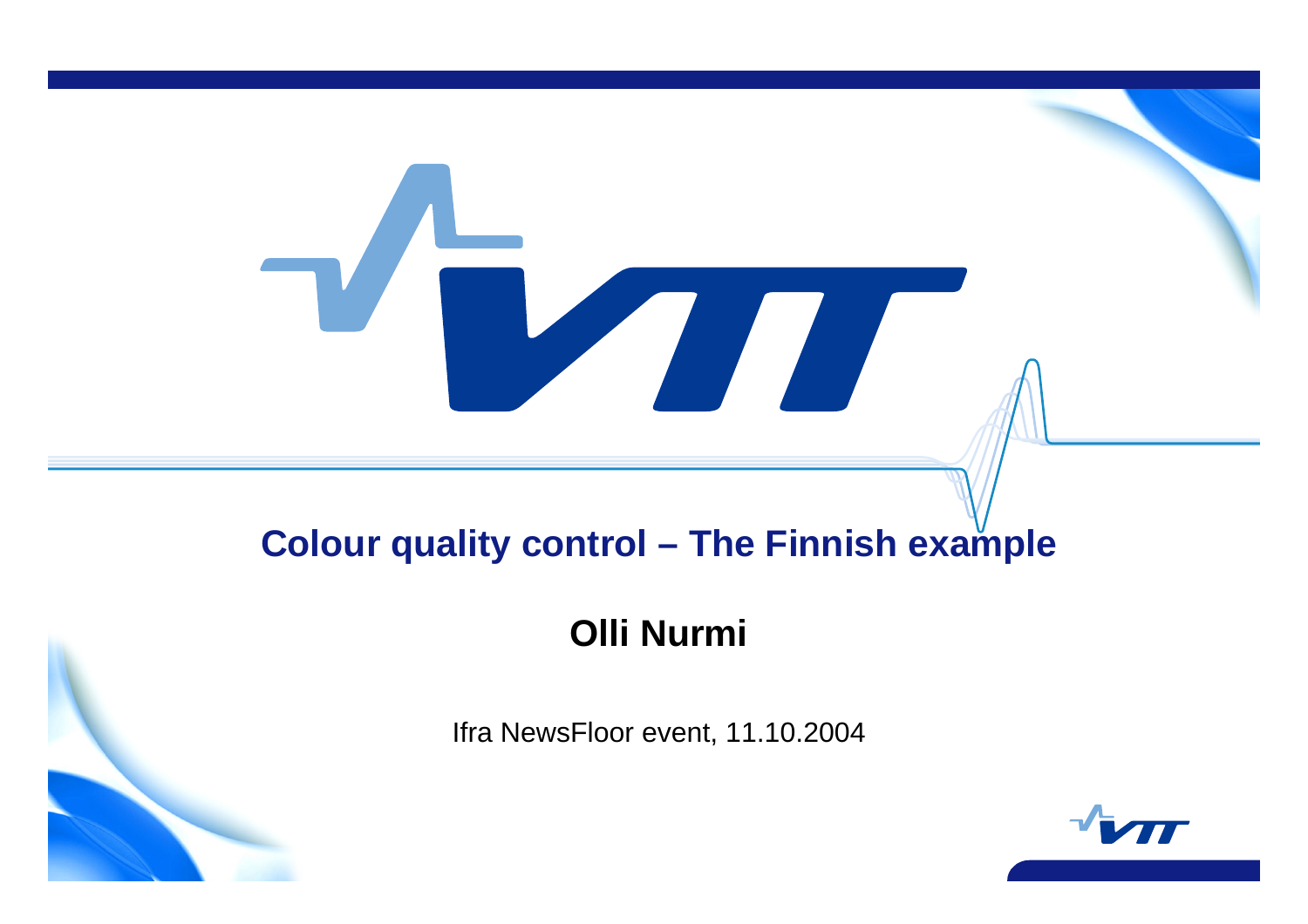# **GO FOR IT - SpectroColor keeps the colour quality**

VTT TECHNICAL RESEARCH CENTRE OF FINLAND PERSONAL RESEARCH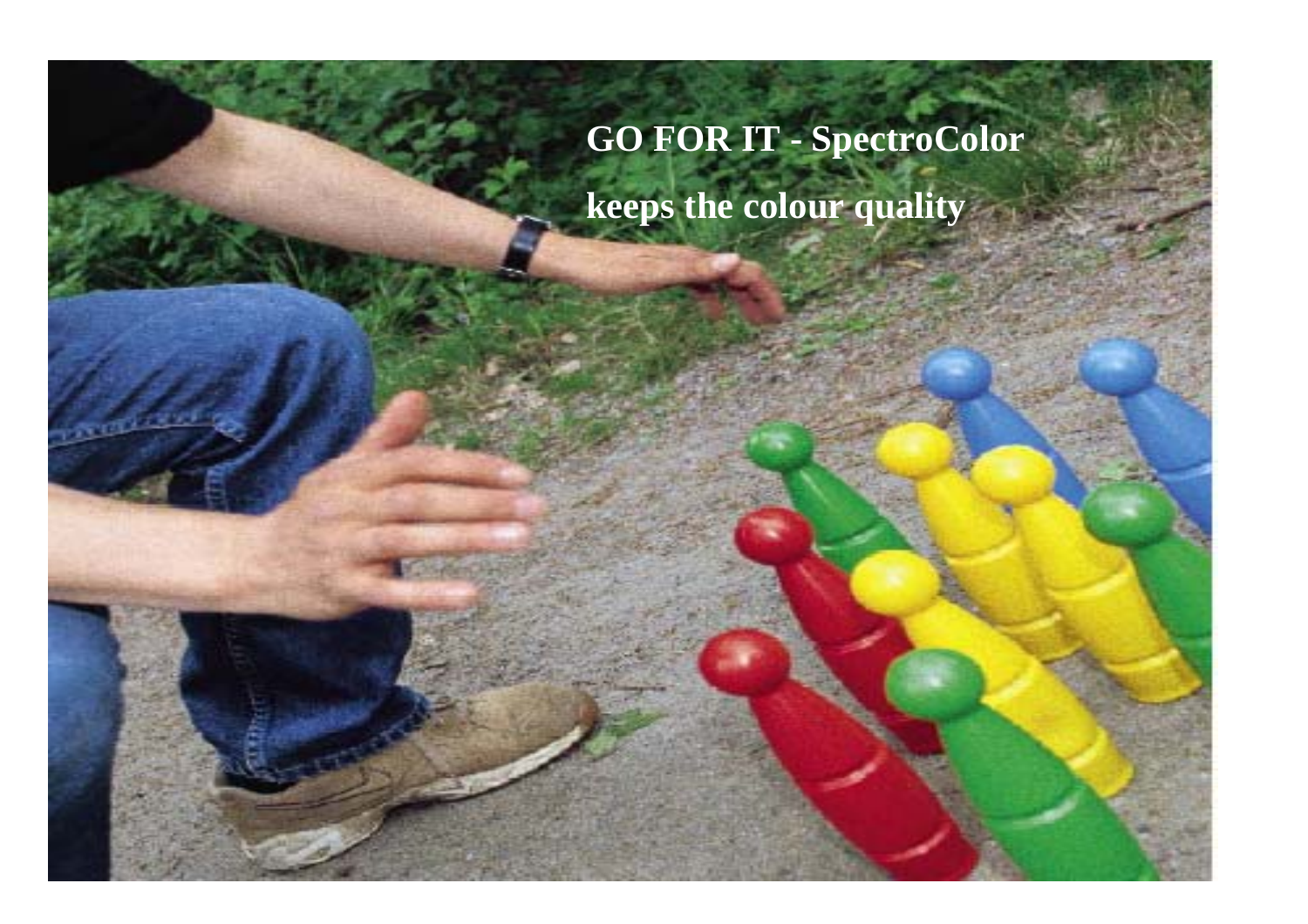### Kärkimedia newspapers- circulation and readership

| <b>Newspaper</b>         | <b>Circulation</b> | <b>Readers</b> | <b>Newspaper</b>          | <b>Circulation</b> | <b>Readers</b> |  |
|--------------------------|--------------------|----------------|---------------------------|--------------------|----------------|--|
| <b>Helsingin Sanomat</b> | 441 325            | 1 110 000      | Hämeen Sanomat,           | 30 34 3            | 76 000         |  |
| Aamulehti                | 136 028            | 329 000        | Kouvolan Sanomat          | 29 4 09            | 76 000         |  |
| <b>Turun Sanomat</b>     | 112 567            | 282 000        | Keskipohjanmaa            | 27 840             | 84 000         |  |
| Kaleva                   | 82 566             | 221 000        | Kymen Sanomat             | 26 311             | 70 000         |  |
| Keskisuomalainen         | 76818              | 188 000        | Länsi-Savo                | 26 1 26            | 67 000         |  |
| Savon Sanomat            | 66 250             | 179 000        | Vasabladet                | 26 0 84            | 64 000         |  |
| Etelä-Suomen             | 62 155             | 145 000        | Kainuun Sanomat           | 23 0 24            | 65 000         |  |
| Sanomat                  |                    |                | Pohjolan Sanomat          | 22 661             | 65 000         |  |
| Satakunnan Kansa         | 55 904             | 147 000        | <b>Salon Seudun</b>       | 21739              | 57 000         |  |
| <b>Ilkka</b>             | 55 734             | 147 000        | Sanomat                   |                    |                |  |
| <b>Hufvudstadsbladet</b> | 51 203             | 121 000        | Itä-Savo                  | 19603              | 52 000         |  |
| Karjalainen              | 47 764             | 127 000        | Länsi-Suomi               | 16 903             | 46 000         |  |
| Keski-Uusimaa            | 44 701             | 121 000        | lisalmen Sanomat          | 14 9 27            | 42 000         |  |
| Lapin Kansa              | 34 9 24            | 96 000         | Länsi-Uusimaa             | 13 139             | 37 000         |  |
| Etelä-Saimaa             | 33 998             | 88 000         | Uusimaa                   | 13 1 28            | 39 000         |  |
| Pohjalainen              | 32 975             | 107 000        | <b>Jakobstads Tidning</b> | 12447              | 34 000         |  |



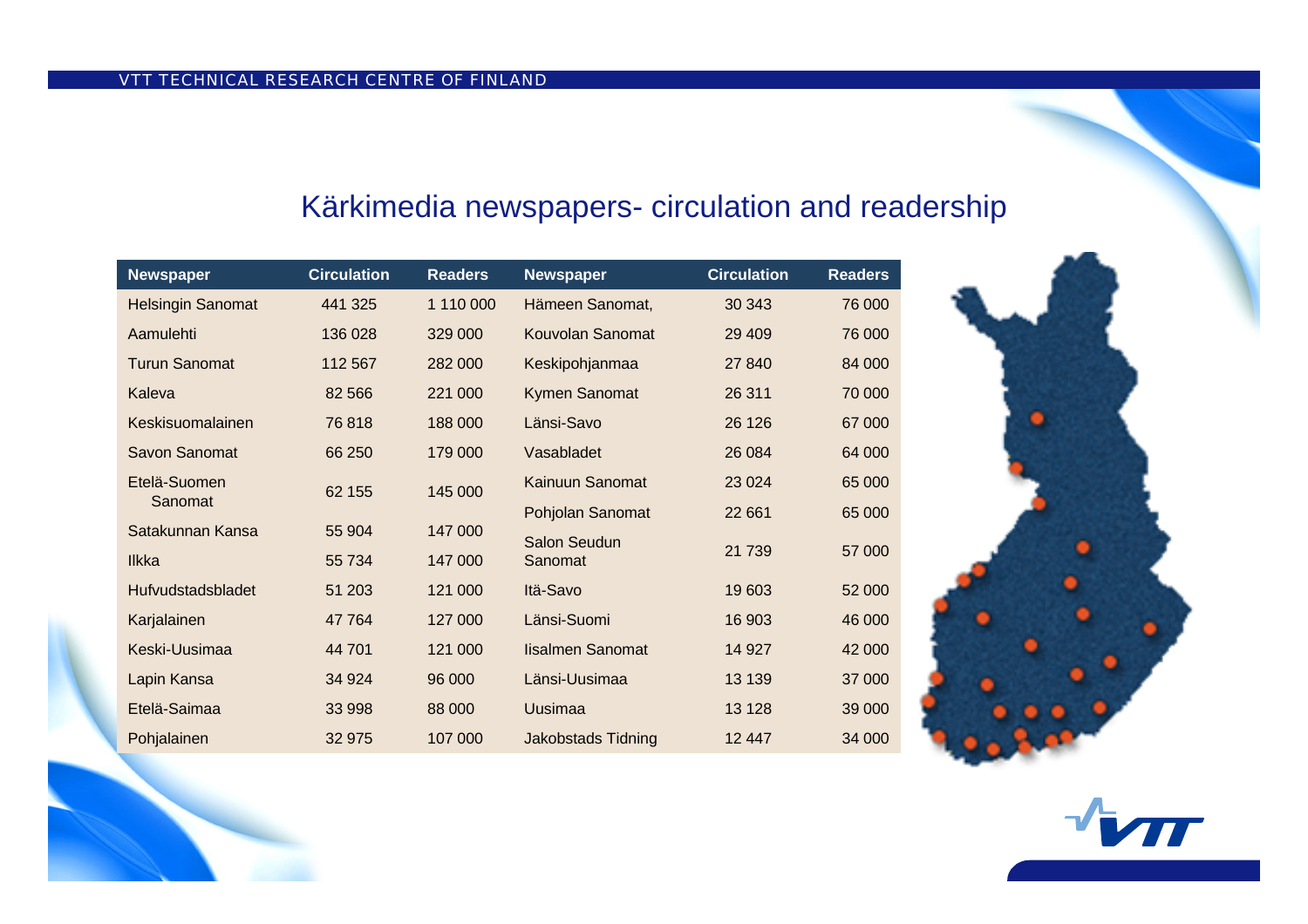Why Kärkimedia has developed the SpectroColor system ?

- Advertisers expect same print results regardless of the printing place
- Brand advertising is becoming more important
- The printers own quality project resulted only 10 % improvement in the uniformity
- ICC-based workflows requires process standardisation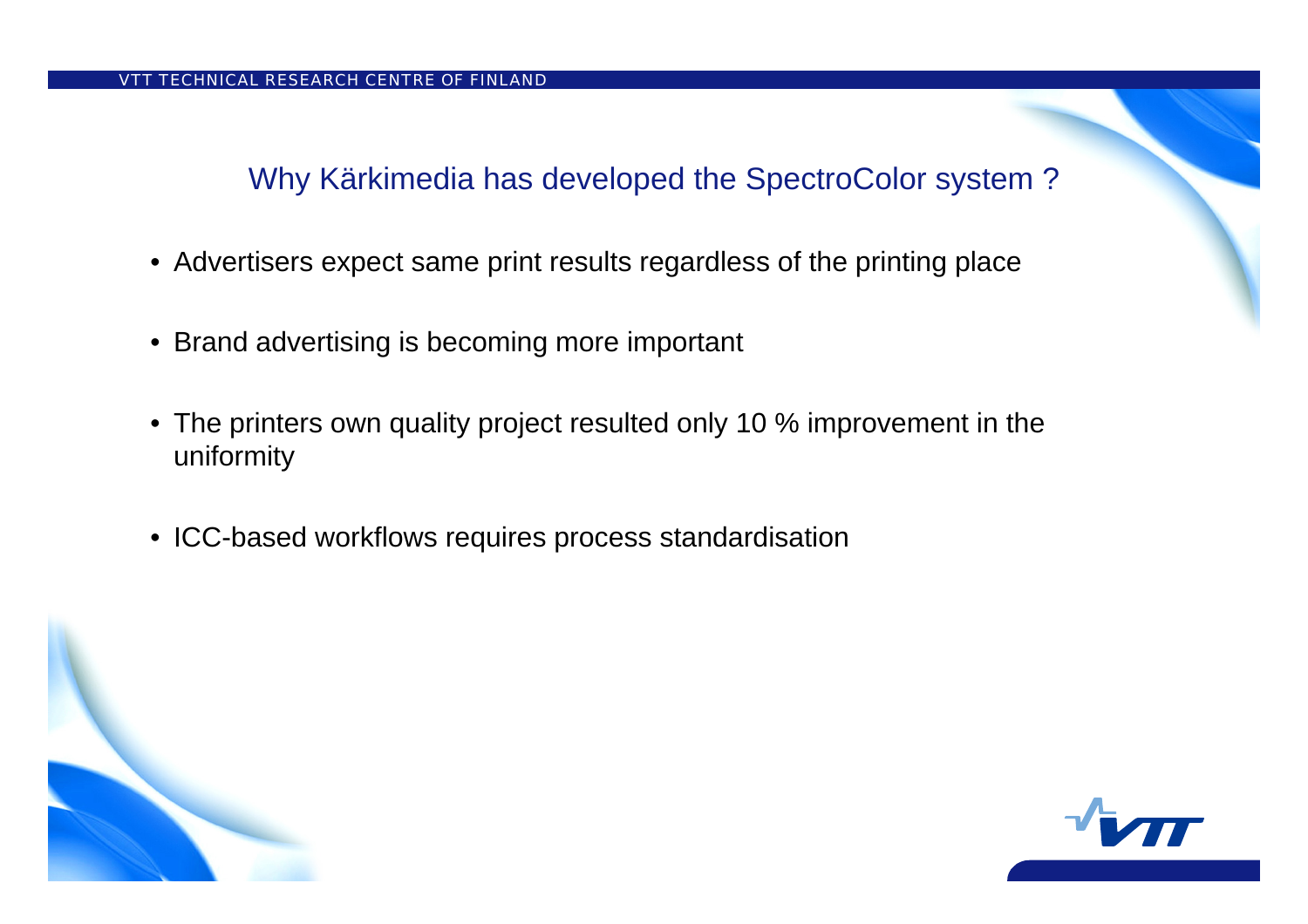#### SpectroColor-system achitecture

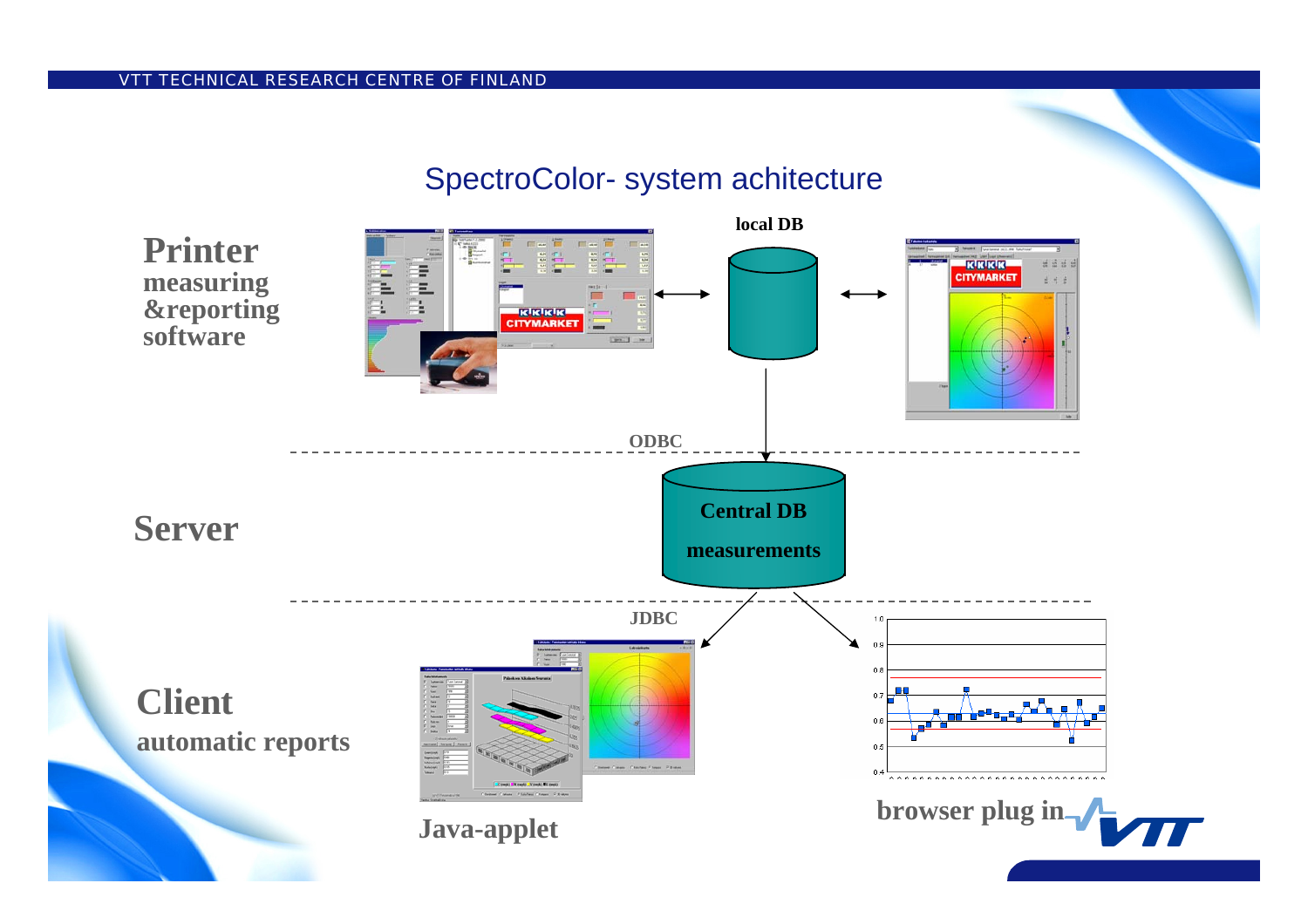#### Grey balance control





At least three control elements per page

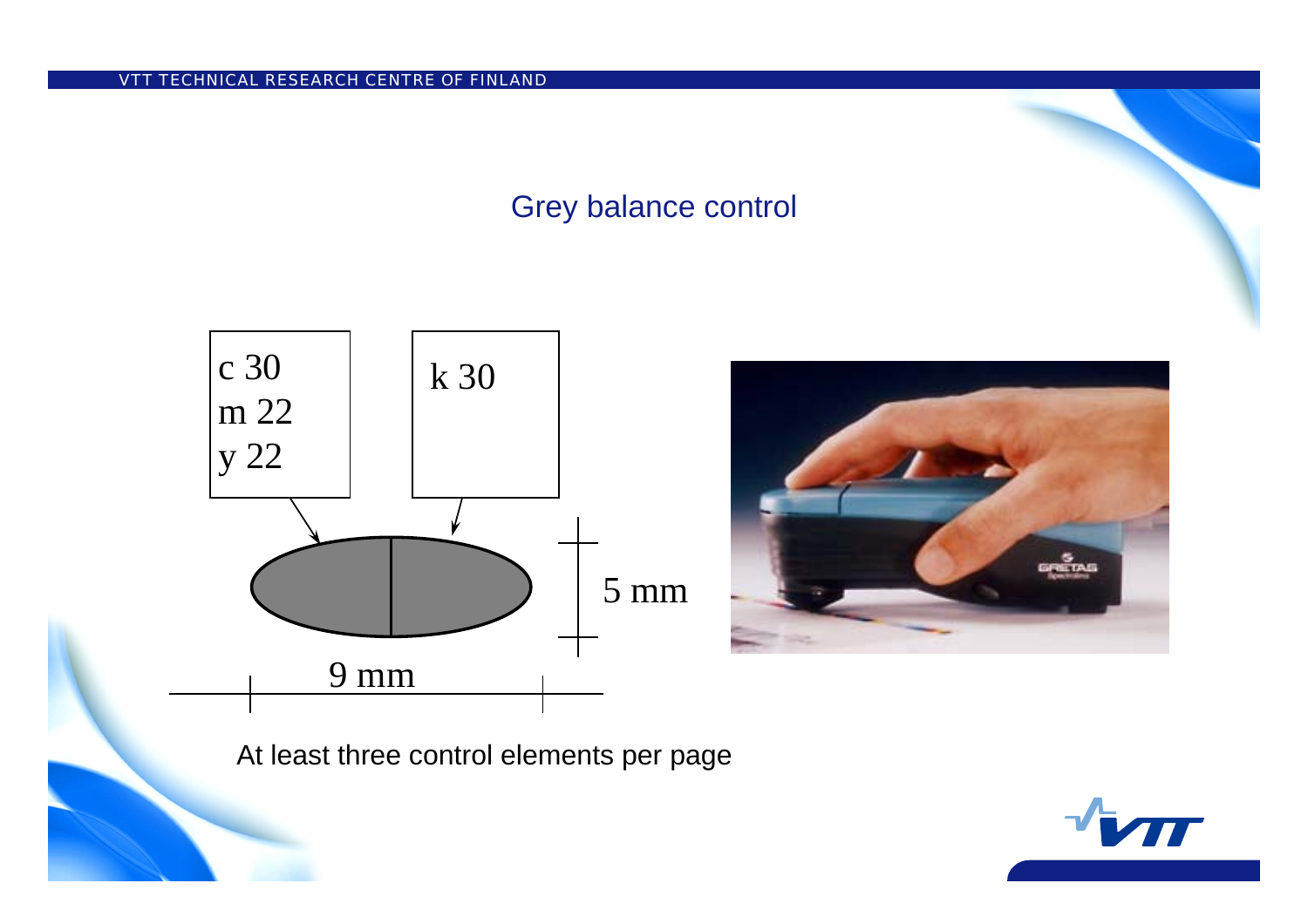#### Brand (logo) colour control



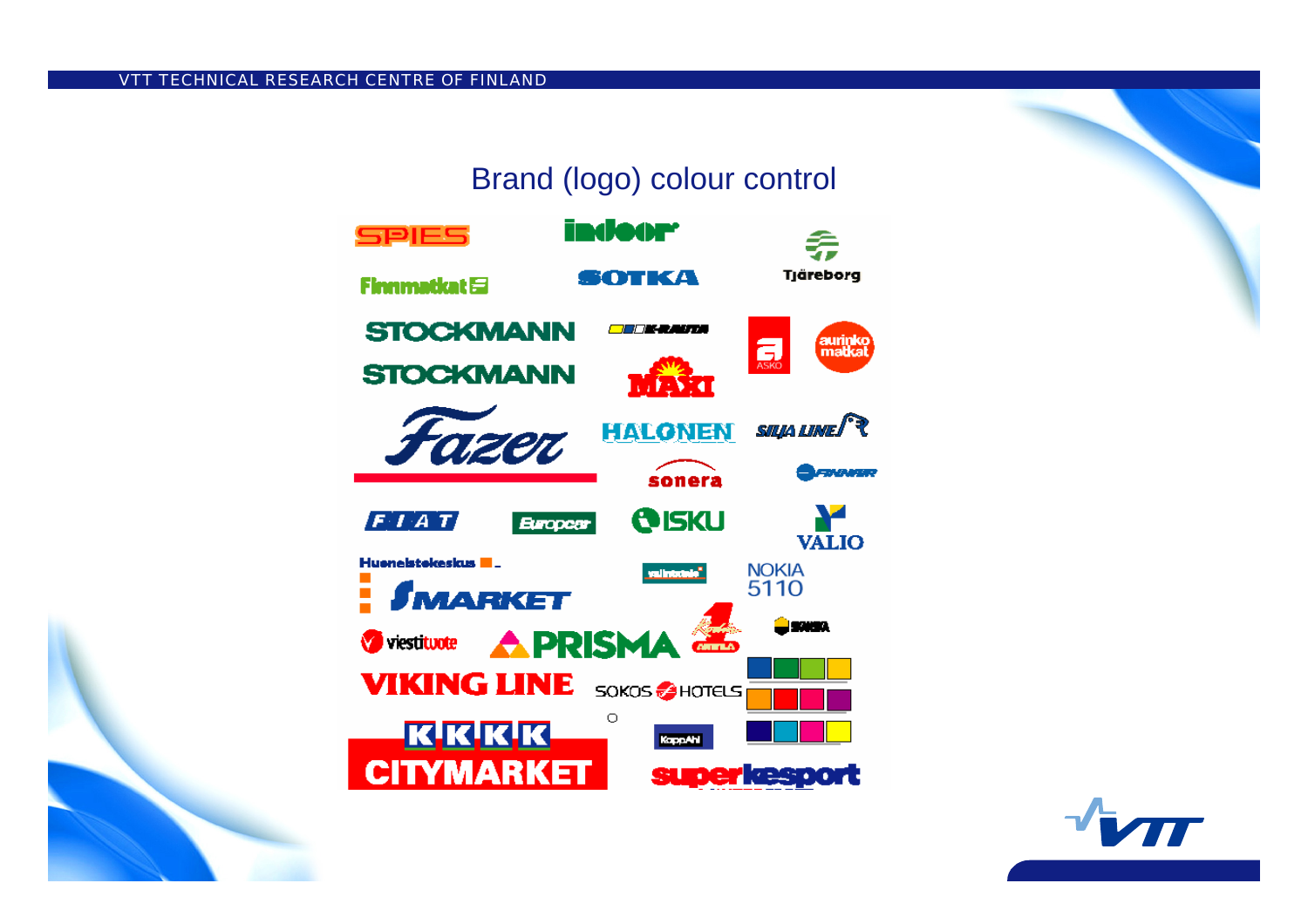### ISO 12647-3 conformity control

Testtarget printed in the newspapers regularly

- density levels
- Lab-values
- dot gain
- •contrast
- size of gamut
- trapping

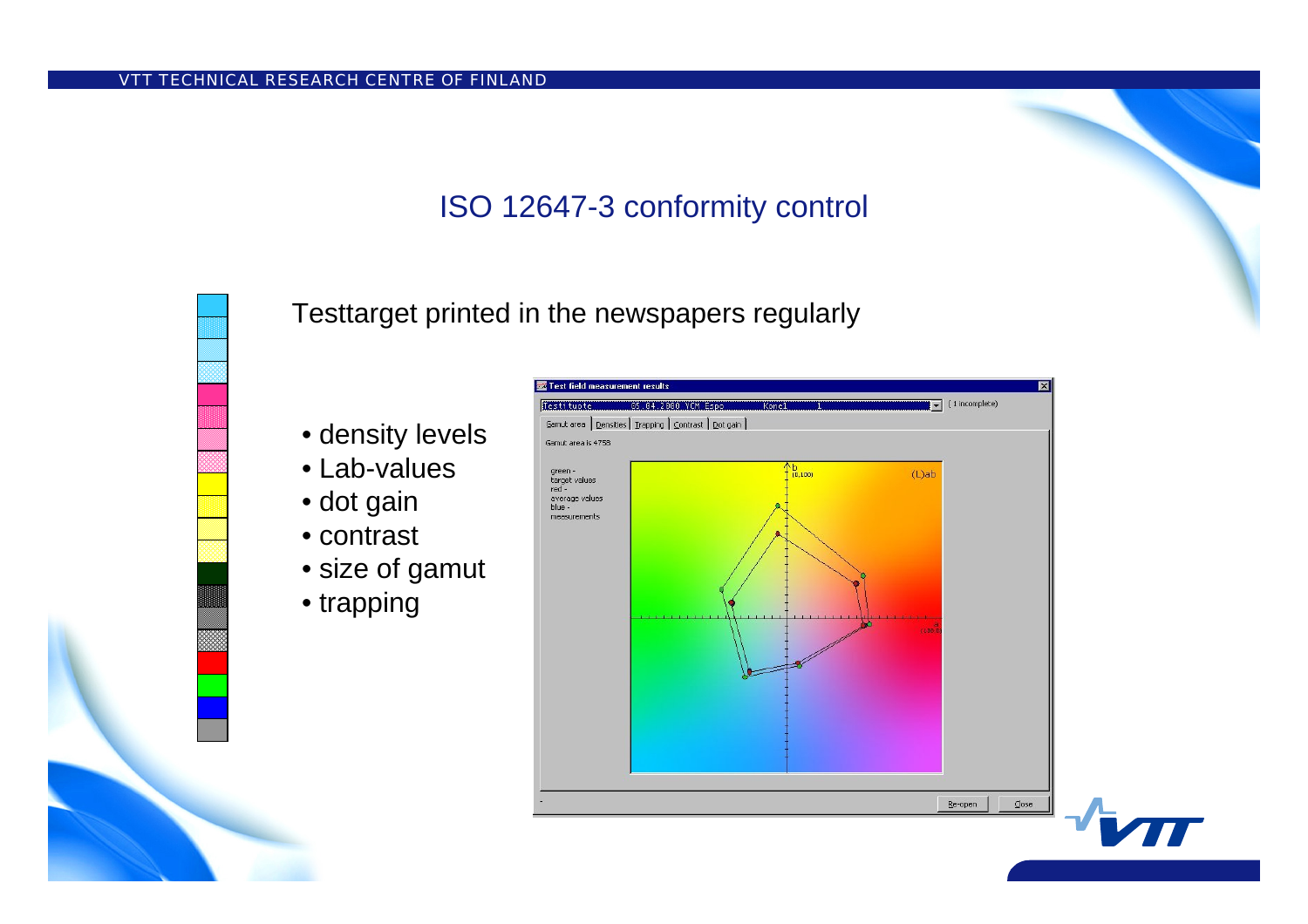#### Measuring module - testtarget

| <b>C</b> Testikentän mittaus   |                      |                |             |            |                                  | ⊠ |
|--------------------------------|----------------------|----------------|-------------|------------|----------------------------------|---|
| Mittauksen tiedot              |                      | Näytteet       |             |            |                                  |   |
| Tuote                          | Painos               | $\overline{1}$ | $\subseteq$ | <u>  3</u> | $\frac{14}{1}$<br>$\overline{5}$ |   |
| Helsingin Sanomat<br>▾╎        | $\mathbf{1}$<br>▾╎   |                |             |            |                                  |   |
| Painopaikka                    | Julkaisupäivä        |                |             |            |                                  |   |
| Sanomala                       | 26.11.1999<br>▾∣     |                |             |            |                                  |   |
| Selkä<br>Sivu                  | Paperi               |                |             |            |                                  |   |
| 14<br> A                       | Varkaus 40 gi        |                |             |            |                                  |   |
| Painokone                      | Painoyksikkö         |                |             |            |                                  |   |
| Kone1                          | $\mathbf 1$          |                |             |            |                                  |   |
| Kommentteja                    |                      |                |             |            |                                  |   |
| Laatukuvan testimittaus        |                      |                |             |            |                                  |   |
| Värien painojärjestys          | Paperin väri         |                |             |            |                                  |   |
| Keltainen<br>Magenta<br>Syaani |                      |                |             |            |                                  |   |
|                                |                      |                |             |            |                                  |   |
| Muuta                          | Mittaa               |                |             |            |                                  |   |
| Kentästön järjestys            |                      |                |             |            |                                  |   |
| Vakioasettelu                  | $\blacktriangledown$ |                |             |            |                                  |   |
|                                |                      |                | Näytä       |            | Lopeta                           |   |
| Aloita mittaus                 |                      |                |             |            | Sulje                            |   |
|                                |                      |                |             |            |                                  |   |

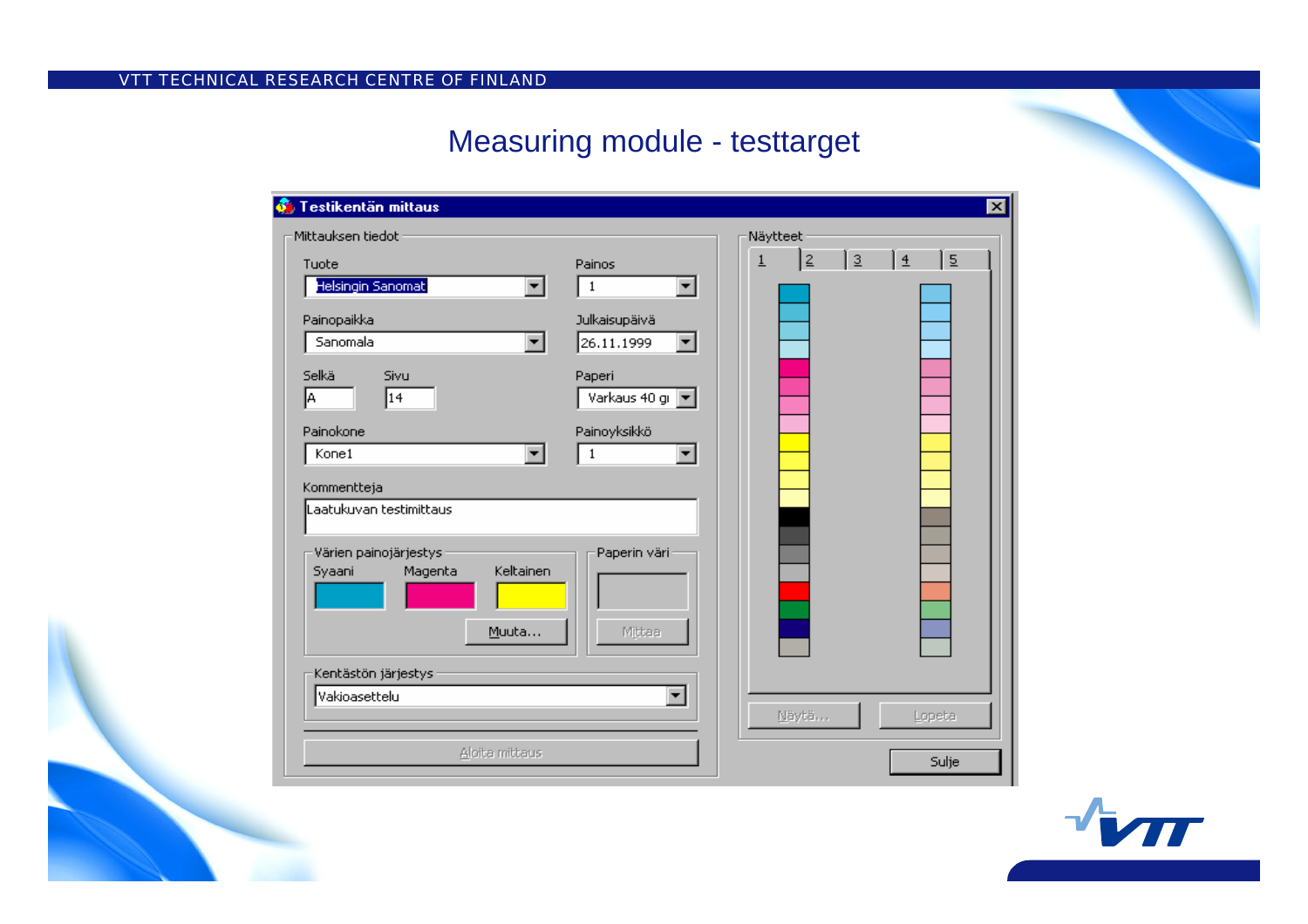#### Statistics - local database



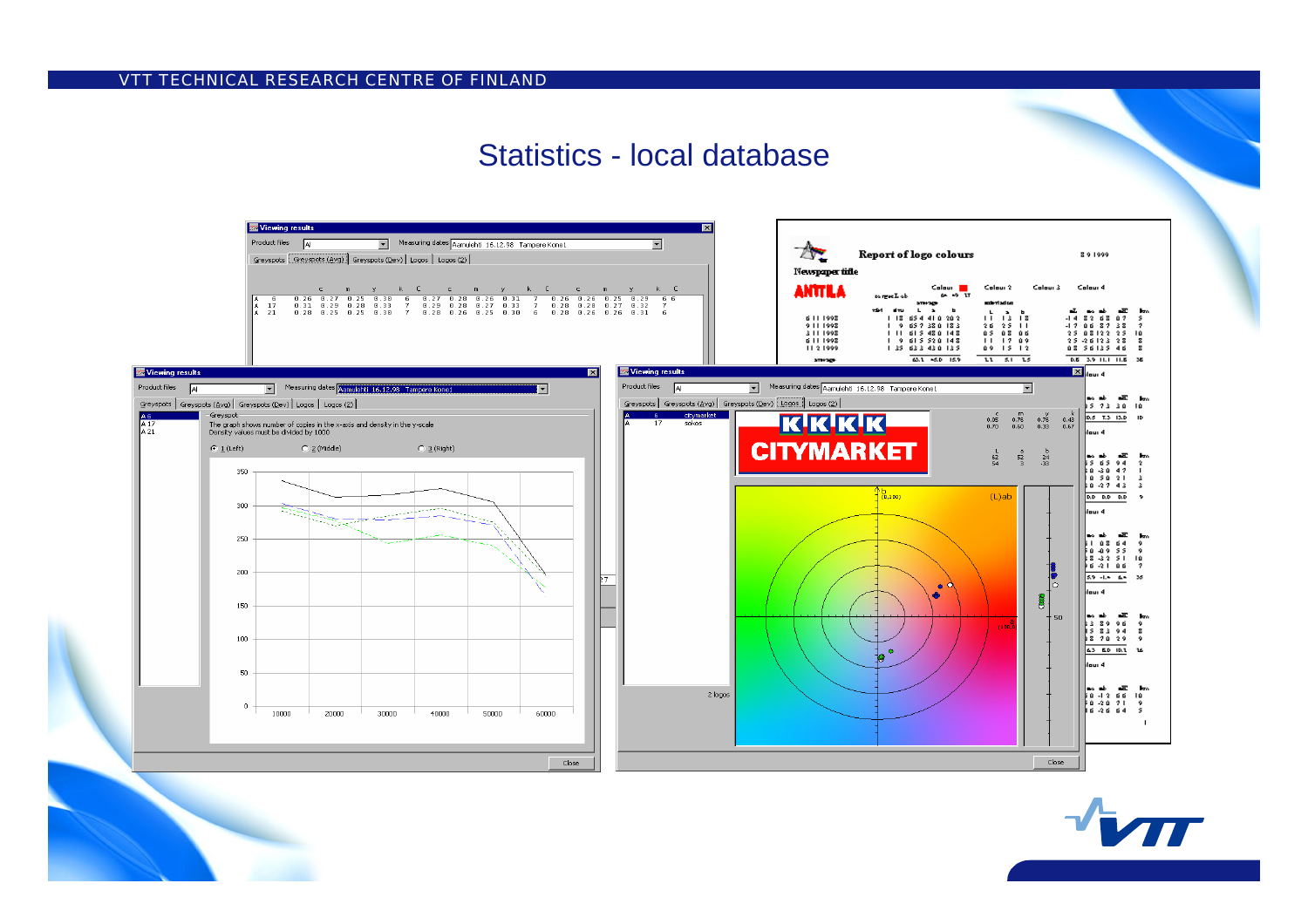#### Java-applet - central database



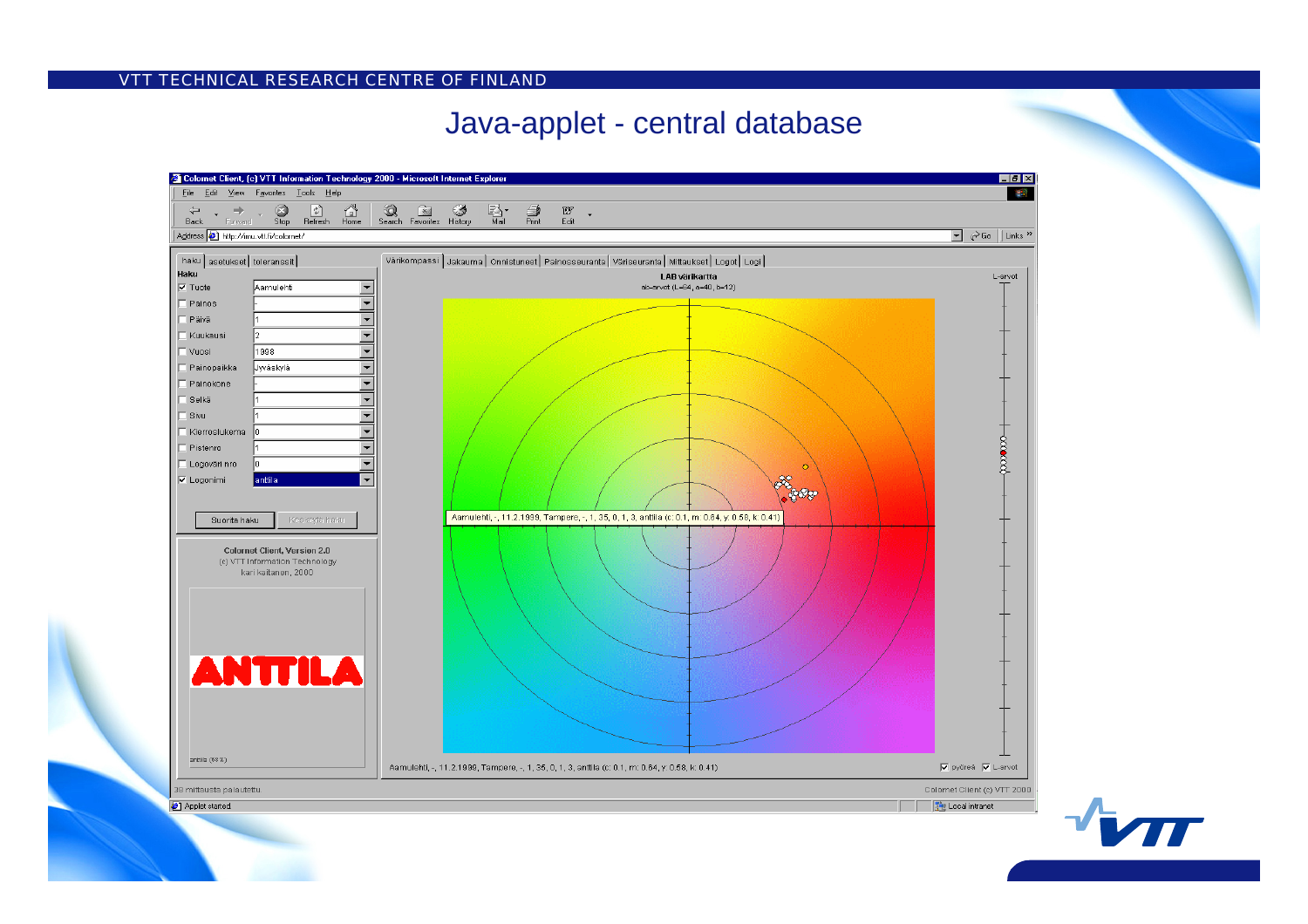#### Example - Trendlines of fulltone densities



keltainen





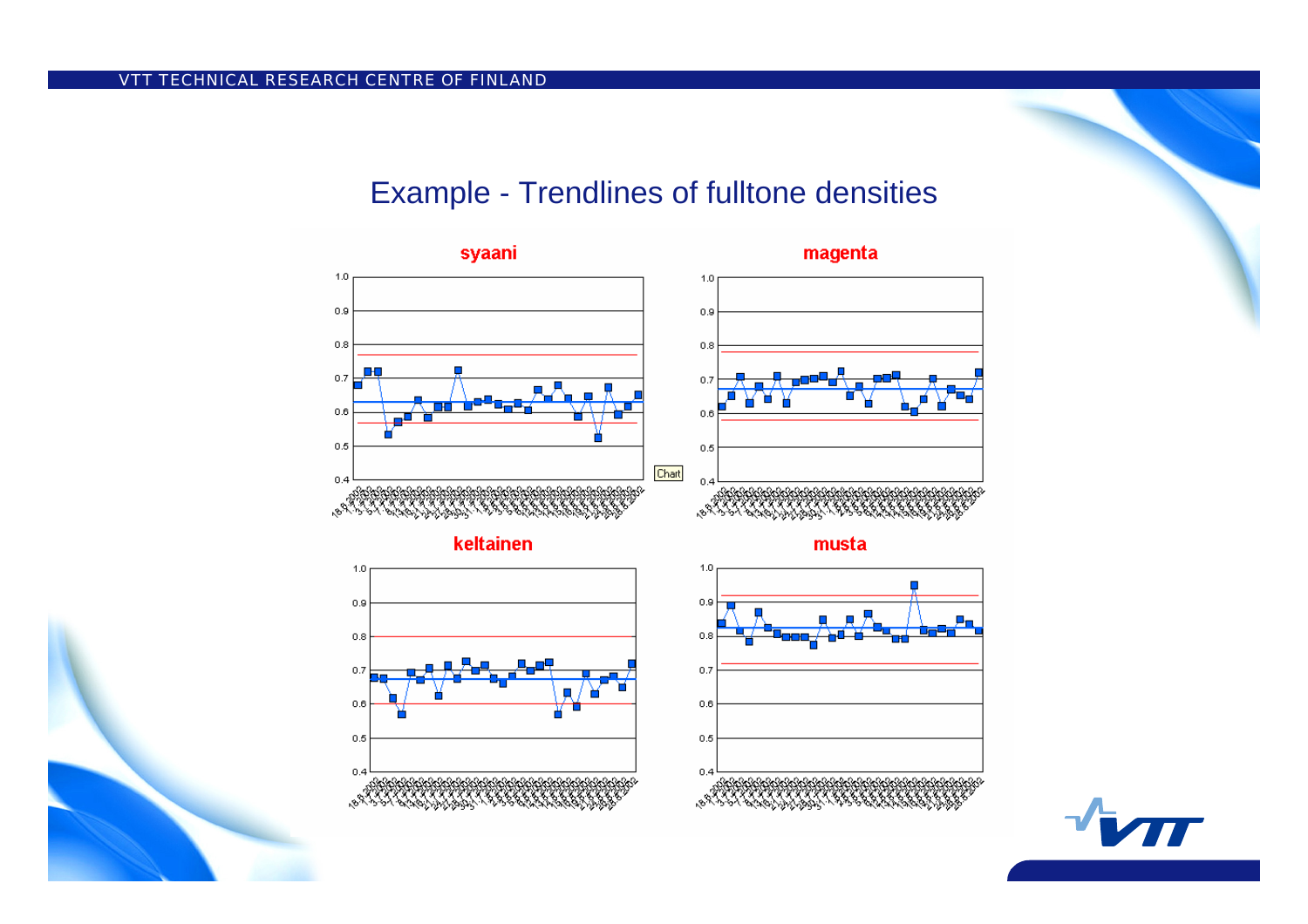$\sim$   $\sim$ 

#### Example – Deviation from ISO 12647-3

| 120a<br>Measured runs |             |                |      |      |                |             | 284    |                                  |            |     |             |
|-----------------------|-------------|----------------|------|------|----------------|-------------|--------|----------------------------------|------------|-----|-------------|
|                       | field       | <b>Dotgain</b> | Dens | L    | a              | $\mathbf b$ |        | $\Delta L$ $\Delta a$ $\Delta b$ |            | ΔE  | $\mathbf C$ |
|                       | Cyan 50     | 30,3           |      |      |                |             |        |                                  |            |     |             |
|                       | Magenta 50  | 30,6           |      |      |                |             |        |                                  |            |     |             |
|                       | Yellow 50   | 28,1           |      |      |                |             |        |                                  |            |     |             |
|                       | Black 50    | 26,1           |      |      |                |             |        |                                  |            |     |             |
|                       | Cyan 100    |                | 0,63 |      | $61,8$ -22,3   | $-27,6$     | $-2,8$ |                                  | $-0,7$ 0.6 | 3,0 |             |
|                       | Magenta 100 |                | 0,68 | 56,6 | 46,5           | $-2,0$      | $-1,6$ | $1,5$ 2,0                        |            | 3,0 |             |
|                       | Yellow 100  |                | 0,66 | 80,8 | $-2,6$         | 57,4        |        | $0,2$ $-2,4$ $2,6$               |            | 3,5 |             |
|                       | Black 100   |                | 0,79 | 39,4 | 1,5            | 3,8         |        | $2,6$ -0,5 0,2                   |            | 2,7 |             |
|                       | Red         |                |      | 54,5 | 42,9           | 21,5        |        | $-0,5$ $-1,9$                    | 3.5        | 4,0 |             |
|                       | Green       |                |      |      | $57,1$ $-32,6$ | 14,5        |        | $-2,1$ $-1,4$ $3,5$              |            | 4,3 |             |
|                       | Blue        |                |      | 45,3 | 7,6            | $-23,3$     |        | $-2,3$ $-0,6$                    | 1,3        | 2,7 |             |
|                       | Grey        |                |      | 64,1 | 0,5            | 0,3         |        |                                  |            |     | 0,6         |
|                       |             |                |      |      |                |             |        |                                  |            |     |             |

T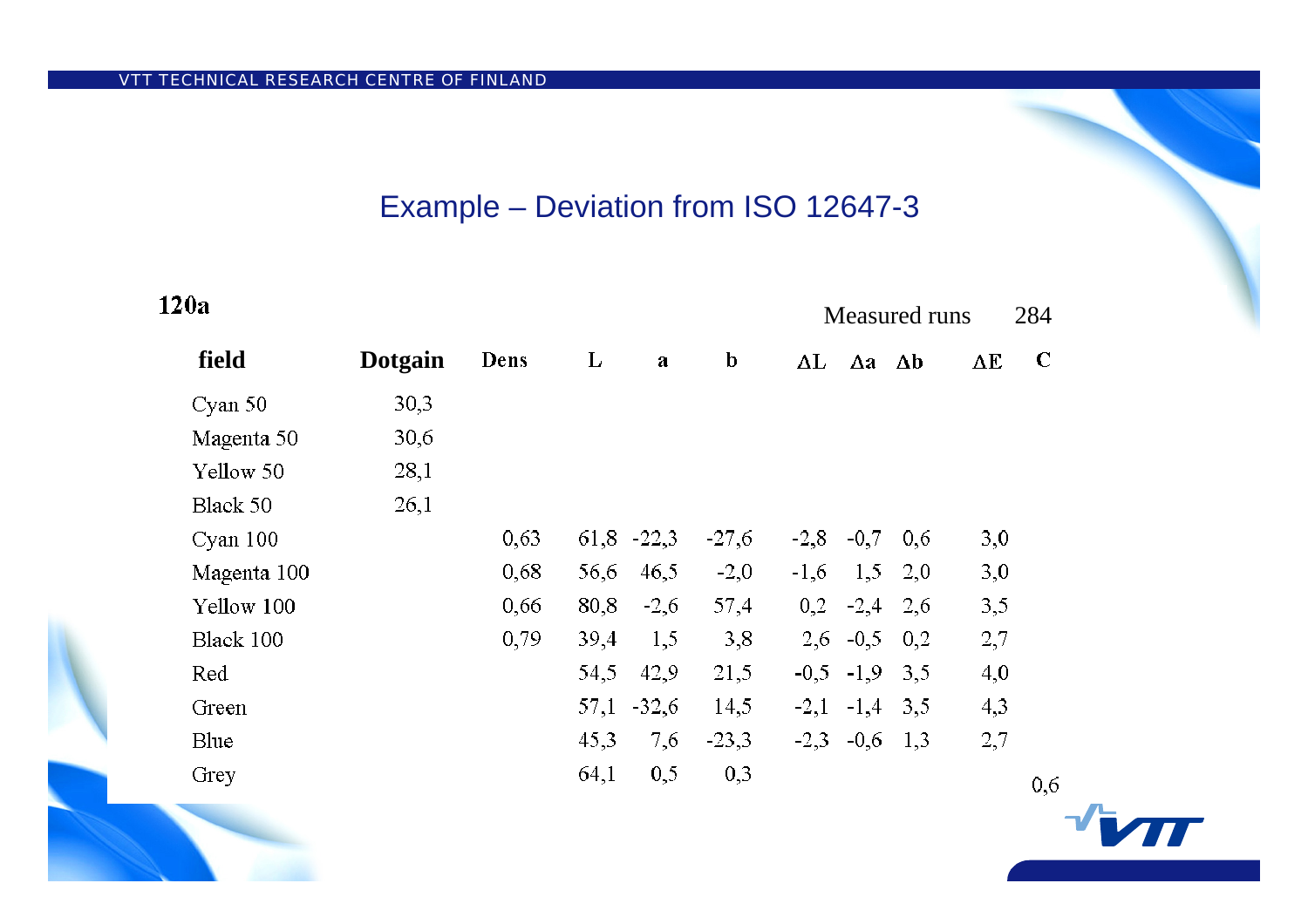#### Measured production runs in central server